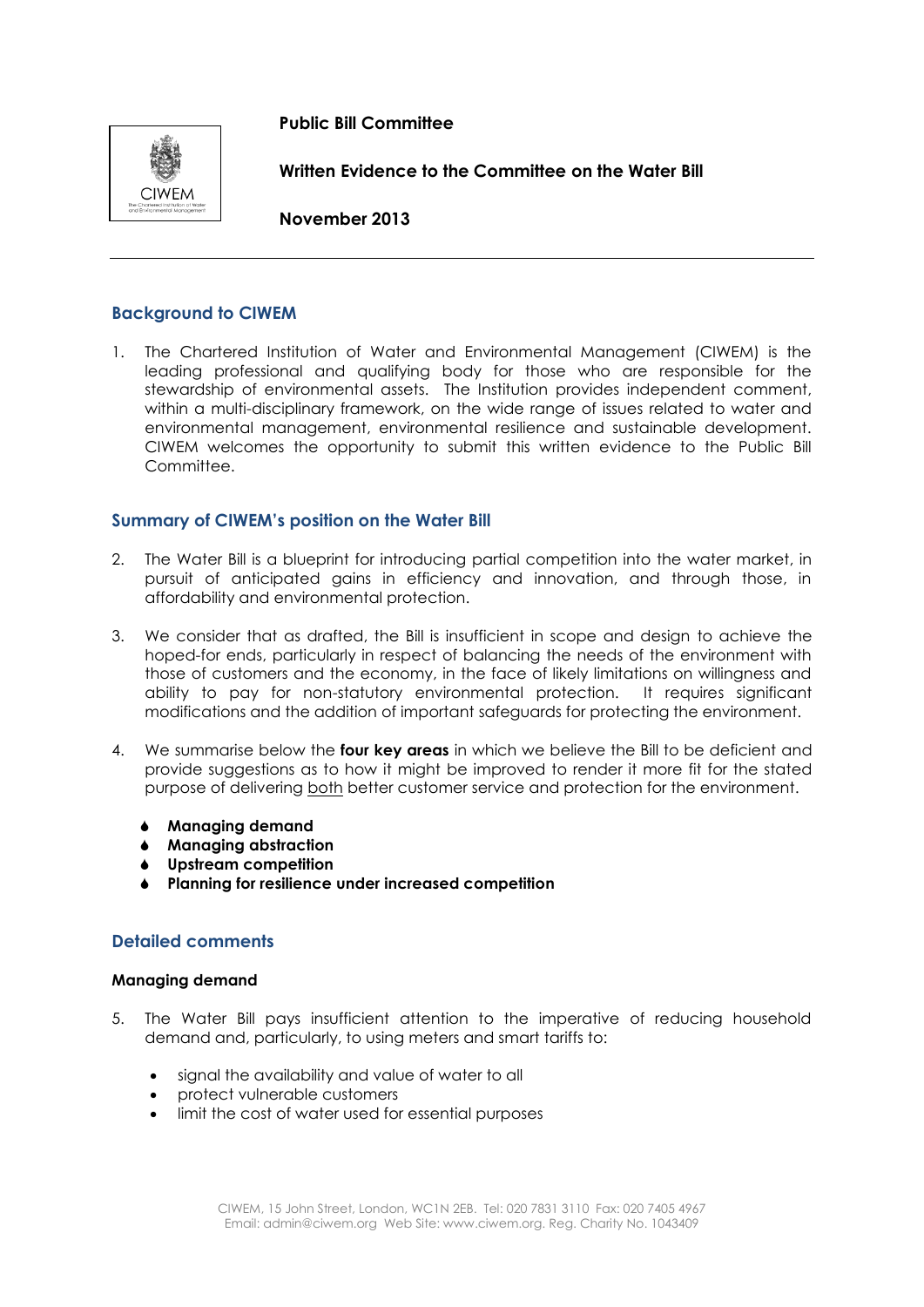- discourage high discretionary use, when & where availability is low (by facing users with the true marginal cost of discretionary consumption, to incentivise changes in behaviour)
- 6. The Walker Report noted that the current system of charging for water is unfair, and regressive. The 40% of low income households who occupy high Rateable Value (RV) properties cross-subsidise water use by other users, including high income households living in low RV homes.
- 7. The current system is also environmentally pernicious. Water consumption has zero marginal cost in the 50% of homes that now remain unmetered and hence provides neither a signal of the need, nor an incentive to act to reduce consumption. This creates a second perverse cross-subsidy in water charging, this time from measured to unmeasured households. Furthermore, since water is generally charged at a flat rate in metered homes, no signal is provided and no progressive incentive is offered to reduce consumption as water becomes increasingly scarce and more valuable.
- 8. We consider there to be an indisputable need for fast-tracking the introduction of affordable but escalating tariffs (and the meters to enable them to be applied) to more than 90% of the household stock, country-wide.
- *9.* The Water White Paper *Water for Life* side-stepped this issue, by cataloguing the ways that customers could choose to use water more wisely, whilst avoiding endorsing, let alone mandating the use of meters and tariffs to provide incentives for wise use and disincentives for wasteful or profligate use of increasingly scarce resources. We urge positive support for balanced tariff charging for water management in the Bill.Welldesigned baskets of tariffs can deliver affordable water charges for all, without increasing the cost of water for essential purposes, and can provide powerful signals and incentives for the use of water where and when it is in short supply.

### **Managing abstraction**

- 10. The Bill recognises the need to protect our sources of water and to stop those sources being over-used. But the means to deliver so appear to be lacking, given the continued absence of funding (in all but statutory or customer-supported situations) to implement the Restoring Sustainable Abstraction (RSA) programme of measures to correct historical over-licensing of withdrawals from the environment.
- 11. Legacy over-abstraction and over-licensing are excluded from consideration in the proposed licence reform measures, on the premise that the problem will be addressed out-with and prior to the 'efficient allocation of sustainable resources' problem addressed by that longer term reform plan. CIWEM considers that without prior resolution of the legacy over-licensing problem, the proposed plan for licence reform is doomed to fail.
- 12. We therefore consider that the Water Bill has to enable the delivery of the RSA programme, and not just for those sites that have statutory obligation or customermandate drivers.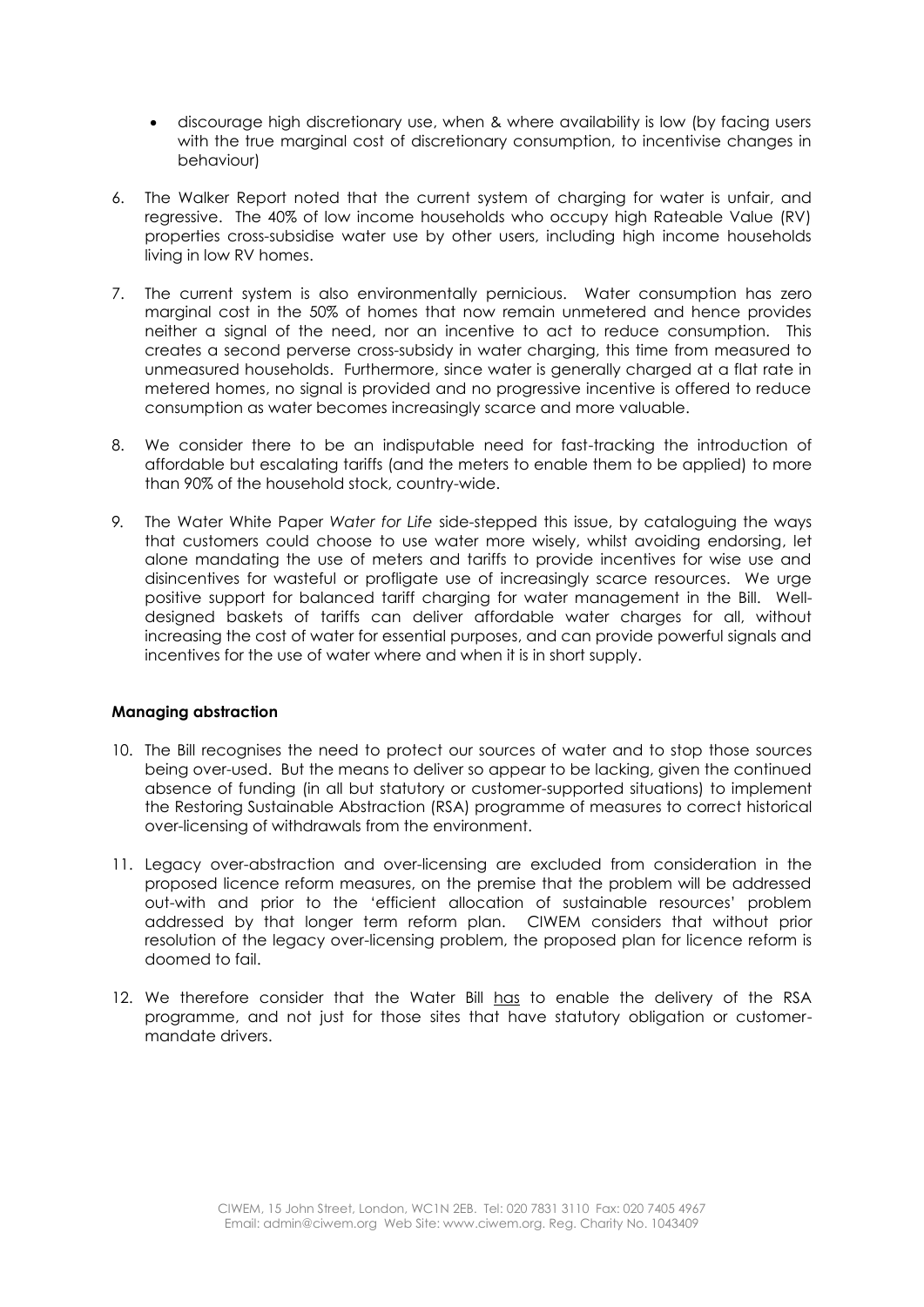### **Upstream competition**

- 13. We consider upstream competition to be economically questionable in normal conditions, and both economically questionable and environmentally damaging in dry or drought spells, for the following reasons:
	- Most if not all users have sufficient water in most years, i.e. normal conditions, thus there is minimal demand for any available surplus.
	- In times of drought, especially in wide or deep droughts, most users have little or no surplus water available. Thus there is little or none available to service the demand that does then exist as a result of the drought.
	- In dry years, some users may have surplus while others have deficits, but the spatial and temporal uncertainty that characterises drought spells makes transfers less straightforward than appears to have been recognised:
		- o Water surplus and demand vary spatially. It would be possible to make informed judgements and build key (bi-directional) connections to link places with different drought propensities, using knock on, rather than continuous transfers, but there will always be uncertainties over the effectiveness of these.
		- o Whilst it is possible to quantify drought frequency (and climate change-related increases in drought frequency) predicting when they may occur and their length is not so simple.
	- Therefore, demand and supply considerations suggest that there will be infrequent need for the resources that new entrants may be able to provide. Additionally, given the need to cover the capital and operating costs of connecting areas of surplus and demand within the unit cost of water taken, or reserved, it is doubtful whether there will be sufficient demand from buyers and sufficient return to sellers to make this economically attractive, particularly given the spatial and temporal uncertainties described above. The average incremental social costs (AISCs) of such new water could compare unfavourably with those of new in-house sources.
- 14. There are also environmental consequences to consider, including:
	- The issue of whether any new water made available for purchase, when it is needed, is likely to be environmentally benign, or damaging to its donor catchment.
	- The carbon and energy costs of transfers.
	- Water quality and ecological issues related to mixing water from one catchment with that of another.
- 15. The points made above question the commercial viability of upstream competition, in principle. But should it prove to be otherwise, we consider there is a need to attach environmental safeguard provisions to upstream competition. We propose the following pre-conditions for the introduction of upstream competition, to safeguard against the possibility of damaging abstraction to service sales and trades:
	- The introduction of a primary sustainability duty on Ofwat, to ensure that environmental considerations are not overridden by economic and affordability considerations, as could now be the case.
	- Funding of the RSA programme, to ensure that any abstraction servicing upstream competition is limited to sustainable withdrawal rates.